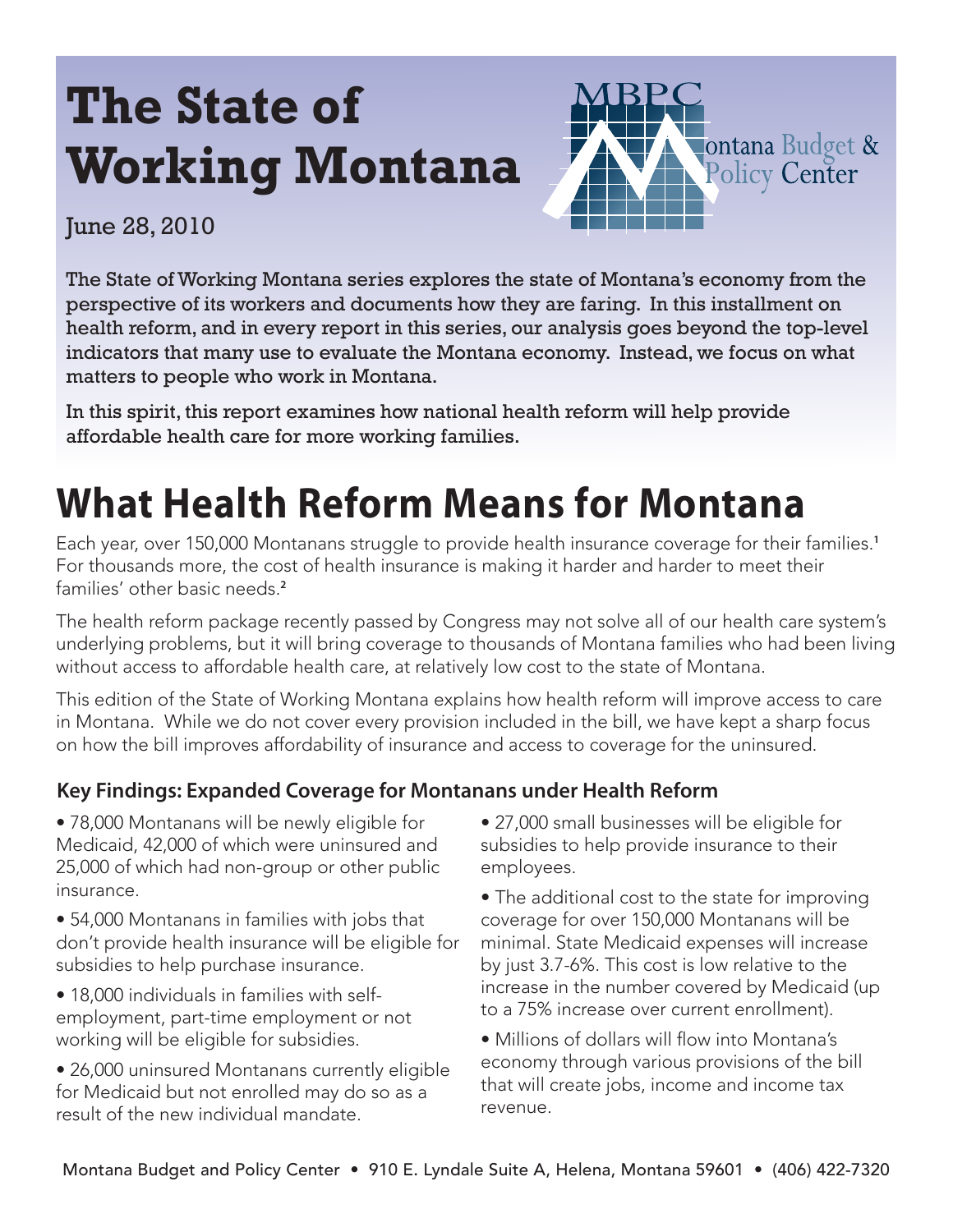### **Current Insurance Coverage in Montana**

Coverage, cost and quality of care are uneven in Montana. Many people have jobs that don't provide affordable health insurance, and many Montanans without access to affordable private insurance are ineligible for public programs like Medicaid. People who have health insurance experience a great diversity in the cost, eligibility and kinds of care covered. Others have been denied enrollment in plans because of pre-existing health conditions.

Right now, those Montanans that do have health care are covered by a few broad types of insurance options:

- Medicaid or CHIP (Children's Health Insurance Program).
- Employer sponsored insurance that usually does not cover the entire costs of premiums. **<sup>3</sup>**
- Non-group insurance (sometimes referred to as individual insurance) is purchased by individuals directly from an insurance company. Often this insurance is limited and expensive.
- Other public insurance, such as Medicare, military health benefits and Indian Health Services.
- Currently, 158,000 Montanans--almost 20% of the population--do not have any health insurance.

Table 1 shows the types of coverage for Montanans under the age of 65, compared to national averages.**<sup>4</sup>**

| <b>Table 1: Current Insurance Coverage</b><br>for Nonelderly Montanans by Type of Insurance |                                   |                              |           |                               |                  |              |  |
|---------------------------------------------------------------------------------------------|-----------------------------------|------------------------------|-----------|-------------------------------|------------------|--------------|--|
|                                                                                             | <b>Medicaid or</b><br><b>CHIP</b> | <b>Employer</b><br>Sponsored | Non-group | <b>Other</b><br><b>Public</b> | <b>Uninsured</b> | <b>Total</b> |  |
| <b>Number</b>                                                                               | 119,000                           | 431,000                      | 79,000    | 34,000                        | 158,000          | 821,000      |  |
| Percent                                                                                     | 14.5%                             | 52.5%                        | 9.6%      | 4.1%                          | 19.3%            | 100%         |  |
| <b>US Percent</b>                                                                           | 16.8%                             | 57.1%                        | 6.0%      | 3.3%                          | 16.8%            | 100%         |  |
| Source: Holahan and Blumberg, 2010                                                          |                                   |                              |           |                               |                  |              |  |

Compared to the rest of the country, Montana has a high percent of people with no insurance, as well as people covered by non-group insurance. Montana also has relatively low levels of participation in Medicaid or CHIP and employer sponsored insurance.

In fact, we have the lowest rate of employer provided health insurance in the United States. Only 40.2% of employers offer health insurance to their employees in Montana, compared with 56.4% nationally.**<sup>5</sup>** Both nationally and in Montana, private insurance coverage is declining, while publicly funded health insurance has been growing.**<sup>6</sup>**

## **Health Reform Basics**

Once fully implemented, health reform will expand coverage options for many Montanans. Key components of reform include:

• The creation of health insurance exchanges set up by the states, where individuals, families and businesses can shop for health insurance plans that are "in the interest" of buyers.**<sup>7</sup>** Private insurance will still be available outside of the exchange.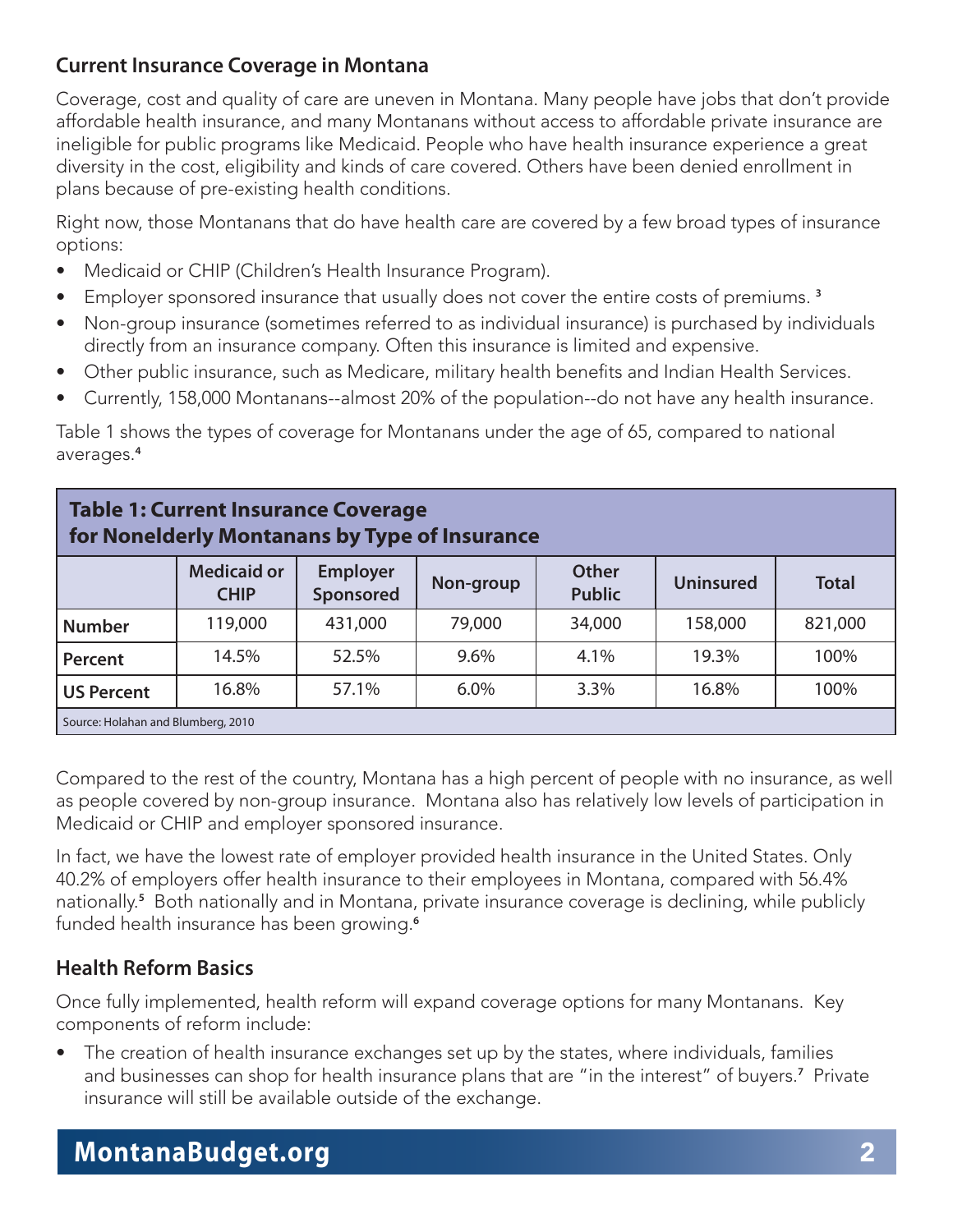- The expansion of Medicaid to cover additional families with limited incomes.
- Subsidies for families not covered by Medicaid but for whom private insurance is unaffordable.**<sup>8</sup>**
- Important reforms of the insurance industry, including preventing insurance companies from denying coverage based on pre-existing conditions.

In addition, many Montanans will keep their current insurance provided by their employer or Medicare.

The rest of this edition of the State of Working Montana will detail how certain provisions of health reform will broaden access to care in the state. Many of these provisions will not be fully in effect until 2014.**<sup>9</sup>** This analysis calculates the expansion of coverage as if it was already fully effective.

#### Medicaid Eligibility Expansion

Health reform expands coverage to those families with incomes below 133% of the federal poverty level (FPL),**<sup>10</sup>** which is \$24,352 for a family of three (see Appendix for more detail about federal poverty levels). The expanded coverage will result in 78,671 newly eligible Montanans.

Prior to health reform implementation, eligibility for Medicaid in Montana varies dramatically based on certain characteristics of the person applying:

- Children are eligible for Medicaid at 133% of FPL or below.**<sup>11</sup>**
- Pregnant women below 150% of FPL are eligible for Medicaid.
- Children below 250% of FPL are eligible for CHIP.
- Adults with children are eligible for Medicaid below 33% of FPL.

Because children living at or below 133% of the federal poverty line are already eligible for Medicaid, the Medicaid expansion will only increase coverage for adults in the state.

Table 2 shows the current coverage (or lack thereof) for the estimated 78,671 Montanans who will be newly eligible for Medicaid. Only a small percent (15.6%) have employee-sponsored insurance, and they may remain with their current insurance. The majority of those newly eligible for Medicaid were uninsured or participated in nongroup plans.

| Table 2: Montanans Newly Eligible for Medicaid |               |                                         |  |  |  |  |
|------------------------------------------------|---------------|-----------------------------------------|--|--|--|--|
|                                                | <b>Number</b> | <b>Percent of Nonelderly Population</b> |  |  |  |  |
| <b>Newly Eligible for Medicaid</b>             | 78,671        | $9.6\%$                                 |  |  |  |  |
| <b>Coverage Prior to Health Reform</b>         | <b>Number</b> | <b>Percent of Newly Eligible</b>        |  |  |  |  |
| Employee-Sponsored Insurance                   | 12,274        | 15.6%                                   |  |  |  |  |
| Nongroup or Other Public                       | 24,673        | 31.4%                                   |  |  |  |  |
| Uninsured                                      | 41,724        | 53.0%                                   |  |  |  |  |
| Source: Holahan and Blumberg, 2010             |               |                                         |  |  |  |  |

In addition to the Montanans who are newly eligible for Medicaid, it is expected that many of those who are currently eligible for Medicaid but have not enrolled, will enroll. Currently, about 26,000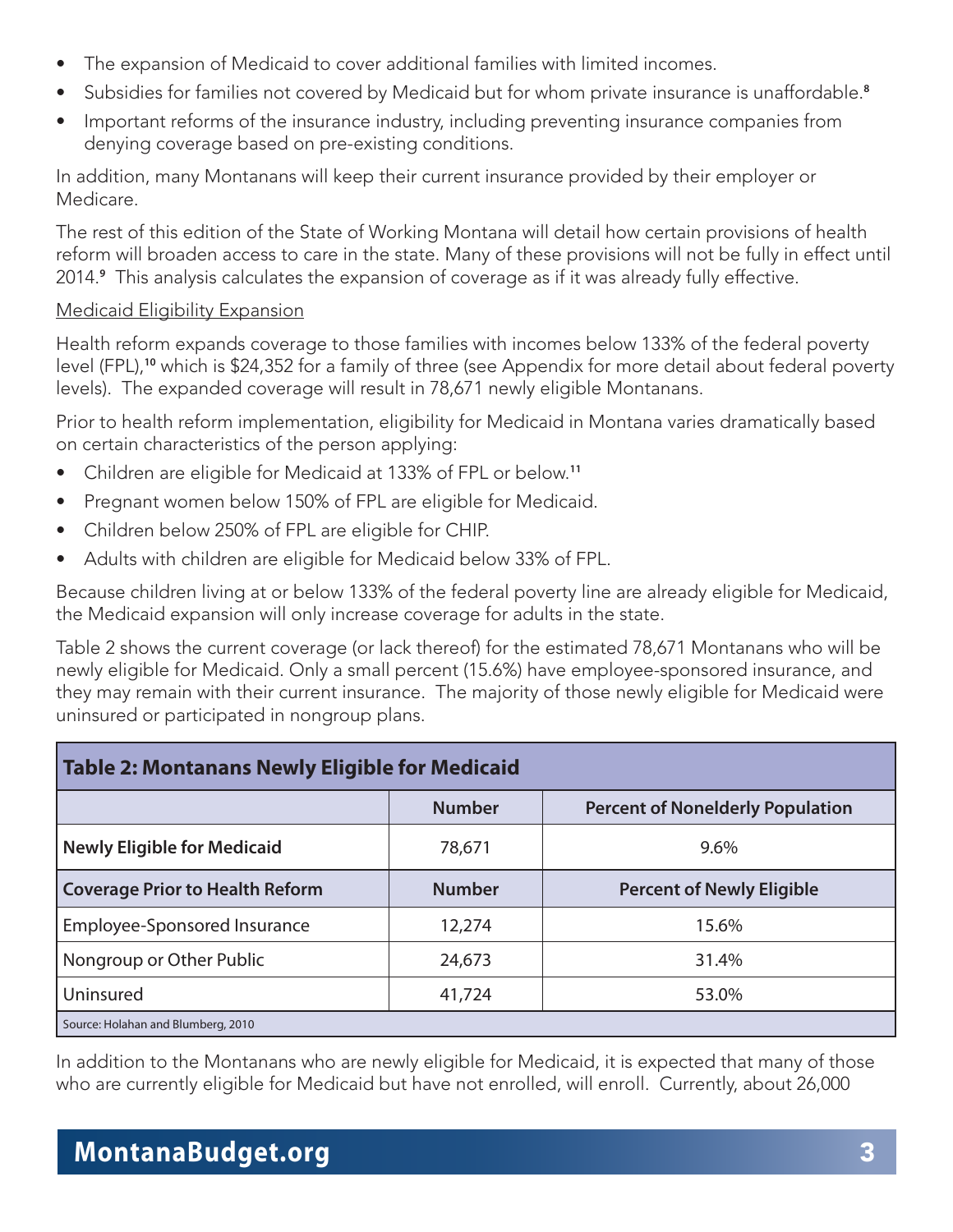uninsured Montanans are eligible for Medicaid but are not enrolled (Table 3).**<sup>12</sup>** The individual mandate included in the reform (discussed in more detail below) may cause some of these people to enroll in Medicaid despite the fact that the penalties for not being covered are either weak or nonexistent for this population.**<sup>13</sup>** Also, research shows that when parents become eligible for Medicaid, their children, who were already eligible, often enroll too.**<sup>14</sup>**

| Table 3: Montanans Currently Eligible for Medicaid, Not Enrolled                                                               |               |                                         |  |  |  |
|--------------------------------------------------------------------------------------------------------------------------------|---------------|-----------------------------------------|--|--|--|
|                                                                                                                                | <b>Number</b> | <b>Percent of Nonelderly Population</b> |  |  |  |
| <b>Currently Eligible for Medicaid,</b><br><b>Not Enrolled</b>                                                                 | 48,636        | 5.9%                                    |  |  |  |
| <b>Coverage Prior to Health Reform</b>                                                                                         | <b>Number</b> | <b>Percent of Newly Eligible</b>        |  |  |  |
| Employee-Sponsored Insurance                                                                                                   | 16,065        | 33.0%                                   |  |  |  |
| Nongroup or Other Public                                                                                                       | 6,569         | $13.5\%$ *                              |  |  |  |
| Uninsured                                                                                                                      | 26,002        | 53.5%                                   |  |  |  |
| * There is an increased likelihood of estimation error because of the small sample size.<br>Source: Holahan and Blumberg, 2010 |               |                                         |  |  |  |

#### Subsidies to Assist with Private Insurance

Health reform also includes subsidies to help purchase health insurance for families with incomes between 133% and 400% of the federal poverty level – \$24,352 and \$73,240 for a family of three. Currently, 354,000 Montanans, or 43.1% of the state's population, have incomes between 133% and 400% of FPL.**<sup>15</sup>** Our state has the 3rd highest percent of population in this income range in the country.

However, not everyone in this group will be able to receive the subsidy. Anyone who already has access to affordable health care through his or her employer will not be eligible for the subsidy.**<sup>16</sup>**

In the Western US, 47.1% of individuals in this income group do not have healthcare through an employer-sponsored program.**<sup>17</sup>** Assuming the same rate holds true in Montana, we can estimate that 166,734 people in the eligible income range do not have insurance through their employer and will receive the subsidies to purchase insurance.

Additional Montanans with unaffordable employee-sponsored coverage will also be eligible for the subsidy. Montanans that do have jobs with affordable health insurance will see no change in their coverage.

#### Individual Mandate

Health reform also requires that everyone have health insurance, with exemptions for some groups, including people in poverty and American Indians.**<sup>18</sup>** Anyone who makes more than 400% of FPL (income over \$73,240 for a family of three) will not be eligible to receive subsidies, but will be required to have health insurance.

At the moment, 256,000 Montanans, or 31.1% of the nonelderly population, have incomes above 400% of FPL. In the Western United States, 6.9% of individuals in this income range are uninsured.**<sup>19</sup>**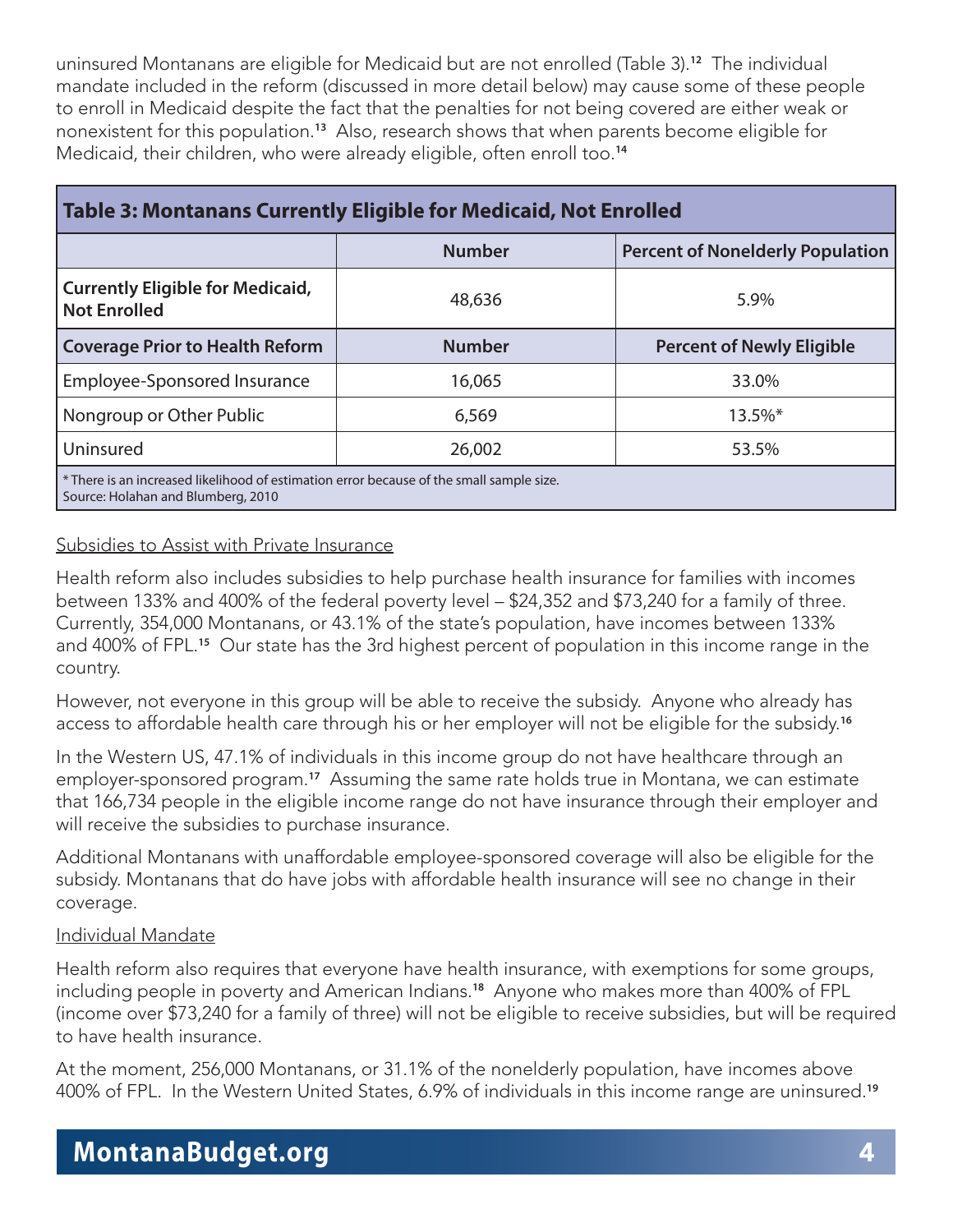Assuming the same rate for Montana, approximately 17,664 people in this income range do not currently have insurance but will be required to purchase insurance or pay a fine when the reform is fully implemented.

#### Small Business Subsidies

The reform also provides subsidies for small businesses (fewer than 25 employees) to purchase health insurance for their employees. The subsidies will help pay up to half of the employer's contribution to employee premiums. Any business that participates in this program must have fewer than 25 employees and average annual wages less than \$50,000. Montana has 27,734 businesses that have fewer than 25 employees, accounting for 126,420 employees.**<sup>20</sup>** Currently these businesses represent 80% of businesses in Montana and only 29% offer health insurance to their employees.

#### Fees for Large Employers

Health reform also includes fines for employers with 50 or more employees who don't sponsor affordable insurance for employees. Any business with at least 50 employees must pay a fee if their full-time employees utilize the individual subsidies (discussed above) to buy health insurance. The fee varies according to whether or not the firm offers any coverage.

If a large company does not offer coverage, the fee is \$2,000 per full-time employee, but the first 30 employees are exempt. If the firm does offer coverage, the fee is \$3,000 for each full-time employee who receives a subsidy to purchase insurance in the exchange or \$2,000 for every full-time employee, whichever is less.**<sup>21</sup>**

Only 5,614 private companies in Montana have 50 or more employees, and 96.2% of these employers offer health insurance to their employees.**<sup>22</sup>** Consequently, only about 213 employers in Montana will face penalties if they don't provide health insurance to their employees. Additional firms may face fees if they do not provide affordable plans and employees utilize the subsidies available to purchase insurance through the exchange.

#### Improvements to Indian Health Services

The federal government is obligated to provide health care to American Indians. This obligation was agreed to in exchange for land and resources in the 18th century. To help fulfill this obligation, the Indian Health Services (IHS) was created.

However, IHS has historically been severely underfunded. Legislation to improve the provision of healthcare to American Indians expired in 2002. Since then, numerous critics have described IHS as outdated, suffering from a lack of elder and long-term care, cancer screenings, and sufficient providers to meet demand.**<sup>23</sup>**

Health reform promises to help reverse course on these shortcomings and improve access to health care for American Indians.

First, the reform package permanently reauthorizes the legislation that improved how native communities receive health care. This will fill in some of the gaps in care created by the expiration of the legislation in 2002.

Second, thousands of American Indian adults in Montana will be newly eligible for Medicaid under the expanded coverage. Montana has approximately 15,000 American Indians between the ages of 18 and 64 who live below 133% of FPL and are either currently eligible or will be newly eligible for Medicaid.**24** Medicaid coverage will expand health care options for these Montanans. American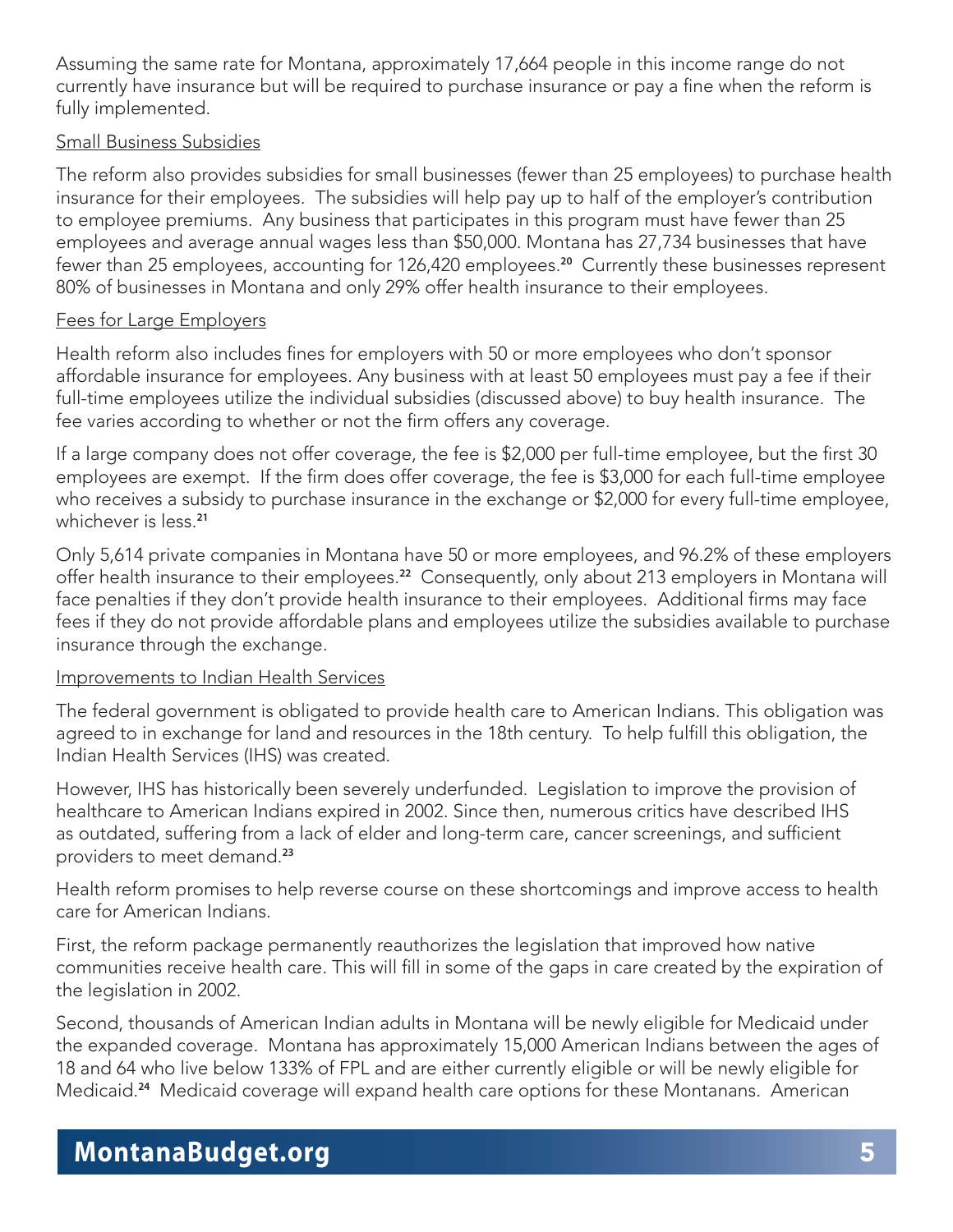Indian Medicaid enrollees may seek care from facilities outside of IHS under reform. In addition, Medicaid serves as primary insurance, which means that IHS will receive reimbursements when it provides care to a Medicaid enrollee, freeing up IHS funds for other purposes. IHS will effectively receive increased funding through this reimbursement, allowing them to improve their core services.

Third, prior to the reform bill, IHS was not authorized to provide cancer screenings, except mammograms. Under health reform, IHS's ability to provide preventative care, including cancer screening, will be expanded. The new reforms will also substantially expand the elder and long-term care options across Indian Country.

#### Health Reform Assistance for the Uninsured

Based on the improvements described above, the 158,000 Montanans who are currently uninsured will have many ways to receive health insurance when the reform provisions are fully implemented in 2014:

- 42,000 will be newly eligible for Medicaid.
- 26,000 who are currently eligible for, but not yet enrolled in, Medicaid may decide to enroll.
- 54,000 in families with jobs that don't provide health care will be eligible for subsidies to help pay for coverage.
- 18,000 individuals in families with self-employment, part-time employment or not working will be eligible for subsidies.
- 19,000 will be ineligible for Medicaid or a subsidy, but may use the exchange to purchase insurance.**<sup>25</sup>**

### **Additional Benefits to the State**

Besides the large expansion in coverage, many other parts of health reform will bring millions of dollars into the Montana economy, often to areas of the state that need economic development and job creation the most.

While all of the bill's benefits to the state are too numerous to list, here are a few examples:

- Funding to help residents in Libby recover from asbestos-related diseases. Health reform provides \$25 million through 2014 and \$20 million for every five-year period thereafter to screen people for asbestos-related illness. Anyone who tests positive for asbestos exposure will be eligible for Medicare coverage, regardless of age.
- Increased Medicare reimbursements to hospitals in frontier states (Montana, North Dakota, South Dakota, Utah and Wyoming).
- Federal funding for employers (including state and local governments) who incur insurance costs for early retirees who are not yet eligible for Medicare.
- Additional grants to clinics that provide care to medically underserved populations and schools.
- By the summer of 2010, \$16 million in federal funds will be available to fund an expansion of the high-risk pool that offers insurance to individuals who have been without health insurance and have a preexisting condition.
- Grants for physicians and nurses who provide care to rural or underserved communities.
- Federal subsidies to individuals and businesses to buy health insurance (discussed in detail above).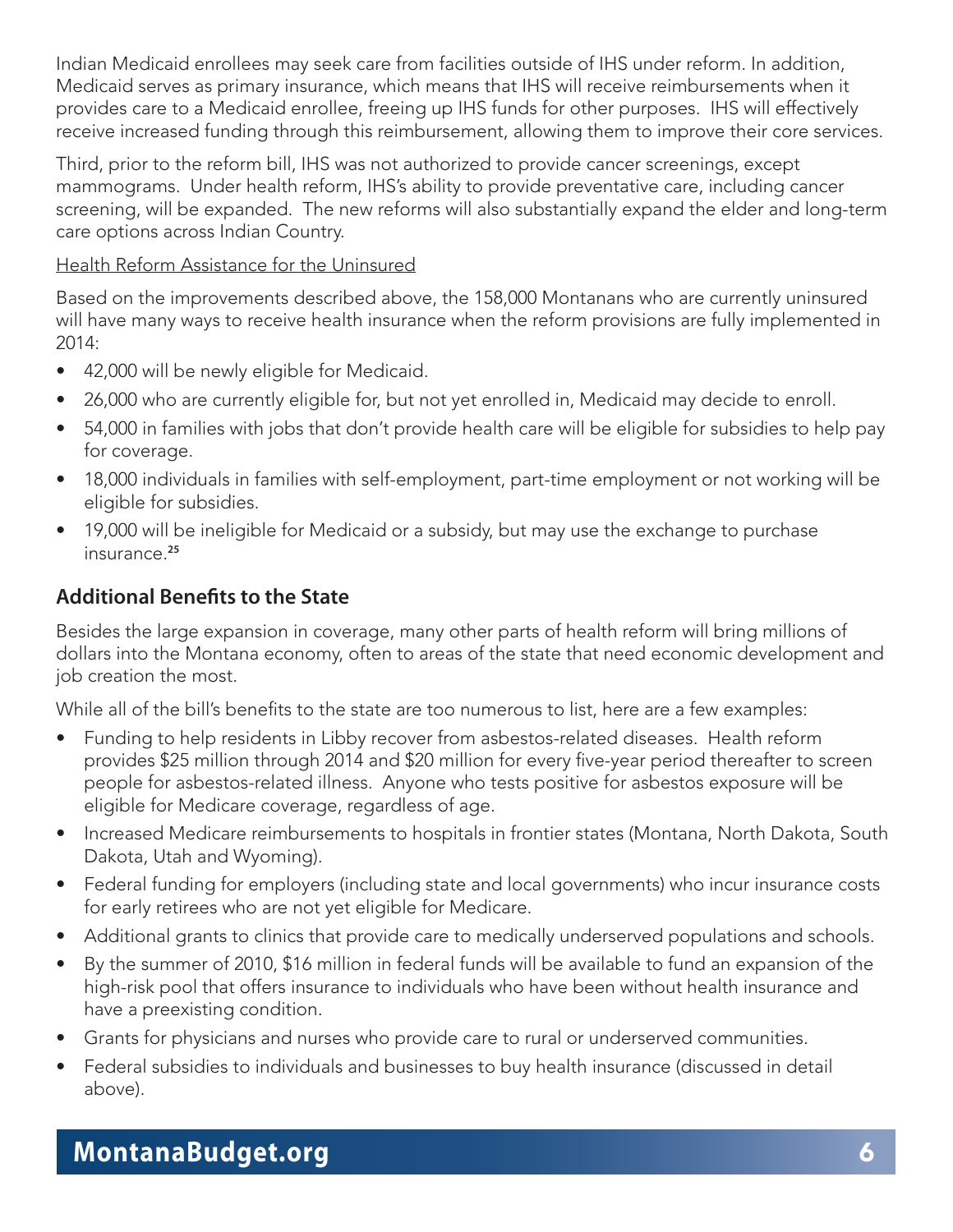These additional dollars will flow through the economy creating jobs, income and income tax revenue in Montana, thus enhancing the state's ability to afford the costs of expanding coverage.

### **Costs to the State**

In exchange for expanded coverage and additional dollars flowing to the state, Montana will be expected to cover a small amount of the costs of extended Medicaid coverage.

Medicaid is a partnership between states and the federal government. In Montana, the federal government currently contributes over two-thirds of the costs.**26** For anyone who was already eligible for Medicaid, the same cost sharing arrangement will apply under health reform. For people newly eligible under health reform, the federal government will cover 100% of the costs for the first three years (2014-2016) and 90% permanently. **27**

According to the Kaiser Commission on Medicaid and the Uninsured, Montana is expected to pay 3.7% to 5.7% more for Medicaid between 2014 and 2019. **<sup>28</sup>** This relatively small additional cost will cover up to 75% more Montanans than are currently covered.**<sup>29</sup>**

The Montana Department of Public Health and Human Services (DPHHS) anticipates it will spend an additional \$173 million to fund the changes in Medicaid and CHIP for 2014-2019.**30** This reflects a 6% increase over what the state would have spent on Medicaid without reform.

DPHHS' estimate is higher than the Kaiser Commission because it assumes a much higher participation rate by newly eligible adults (80-95%) than other studies.**31** The Congressional Budget Office (CBO) assumed a 57% participation rate, based on current participation rates and the lack of penalties for this income group.**32** The Kaiser Commission estimates are based on a range starting with the CBO participation rate of 57% and extending to a 75% rate if states enhance outreach efforts.**<sup>33</sup>**

According to each analysis, the cost to expand coverage to a large number of Montanans is very low, and other health-related costs for the state are expected to decline due to health reform as well.

State and local budgets will see lower costs for uncompensated care, which happens when a public health care facility treats a patient who is uninsured. These facilities include chemical dependency centers, veterans' homes, and mental health hospital and care centers. Health reform's efforts to lower health care costs may also help state and local governments' cover health care for legislators, teachers, prison populations, children in foster care and public safety officers.

## **Conclusion**

Health reform will not solve all of our health care system's challenges. Costs, access, and the quality of health care are still likely to vary greatly, but it would be a mistake to overlook the coverage the reform will provide to the far too many Montanans currently struggling to keep themselves and their families healthy without health insurance.

Expanding Medicaid coverage will bring much needed relief to families struggling to make ends meet and will keep the costs of uncompensated emergency room care down. Subsidies will provide relief to even more Montanans who don't have access to affordable insurance. Small businesses in Montana will also get assistance providing health insurance for their employees. Some of the misguided policies and underfunding for Indian Health Services that created massive gaps in care will be reversed.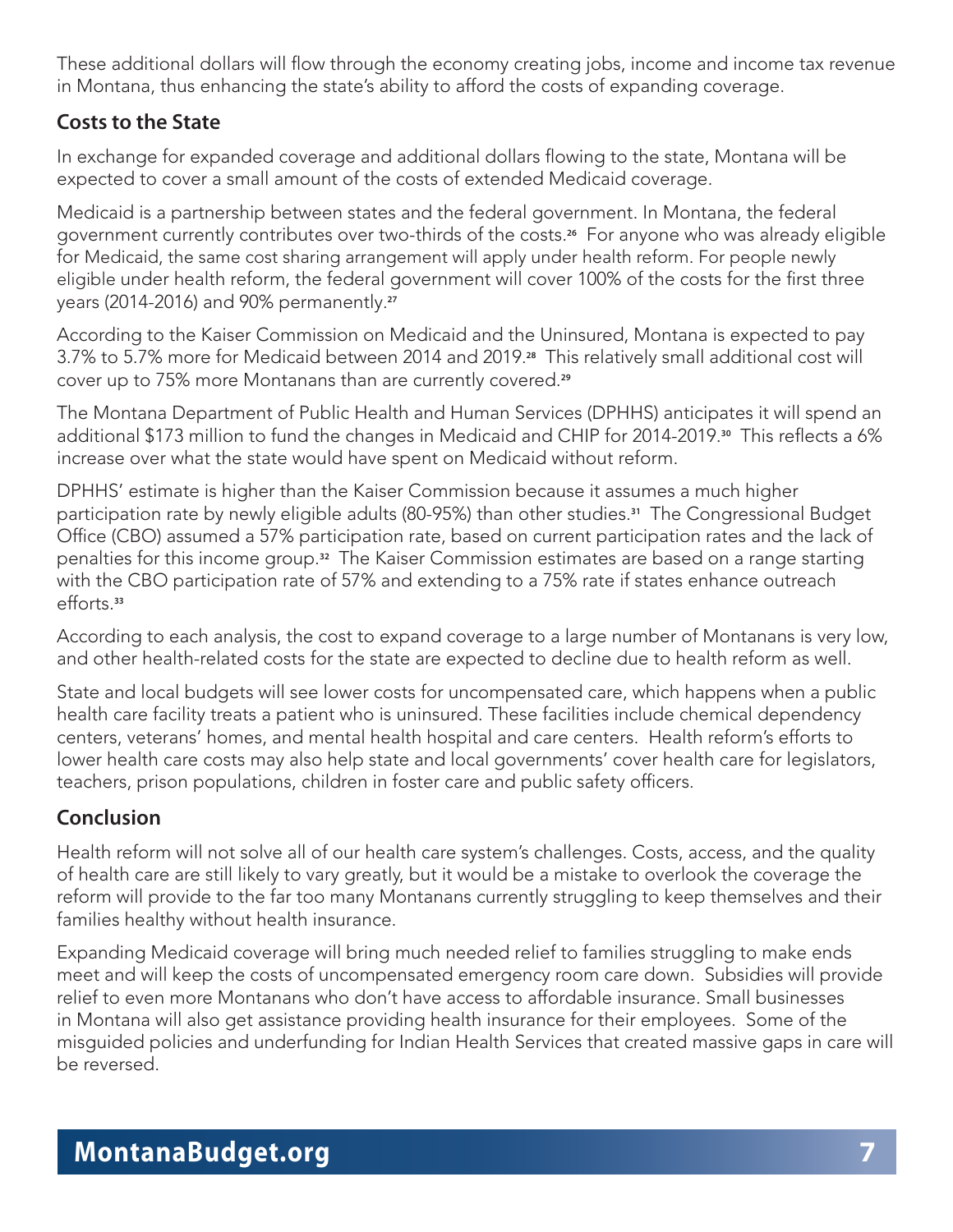The effects of these expansions could control costs for an even greater number of Montanans, all at a very reasonable cost to the state. Health reform does not signal the end of Montana's health care challenges, but it does represent a step in the right direction toward delivering quality affordable health care for all Montanans.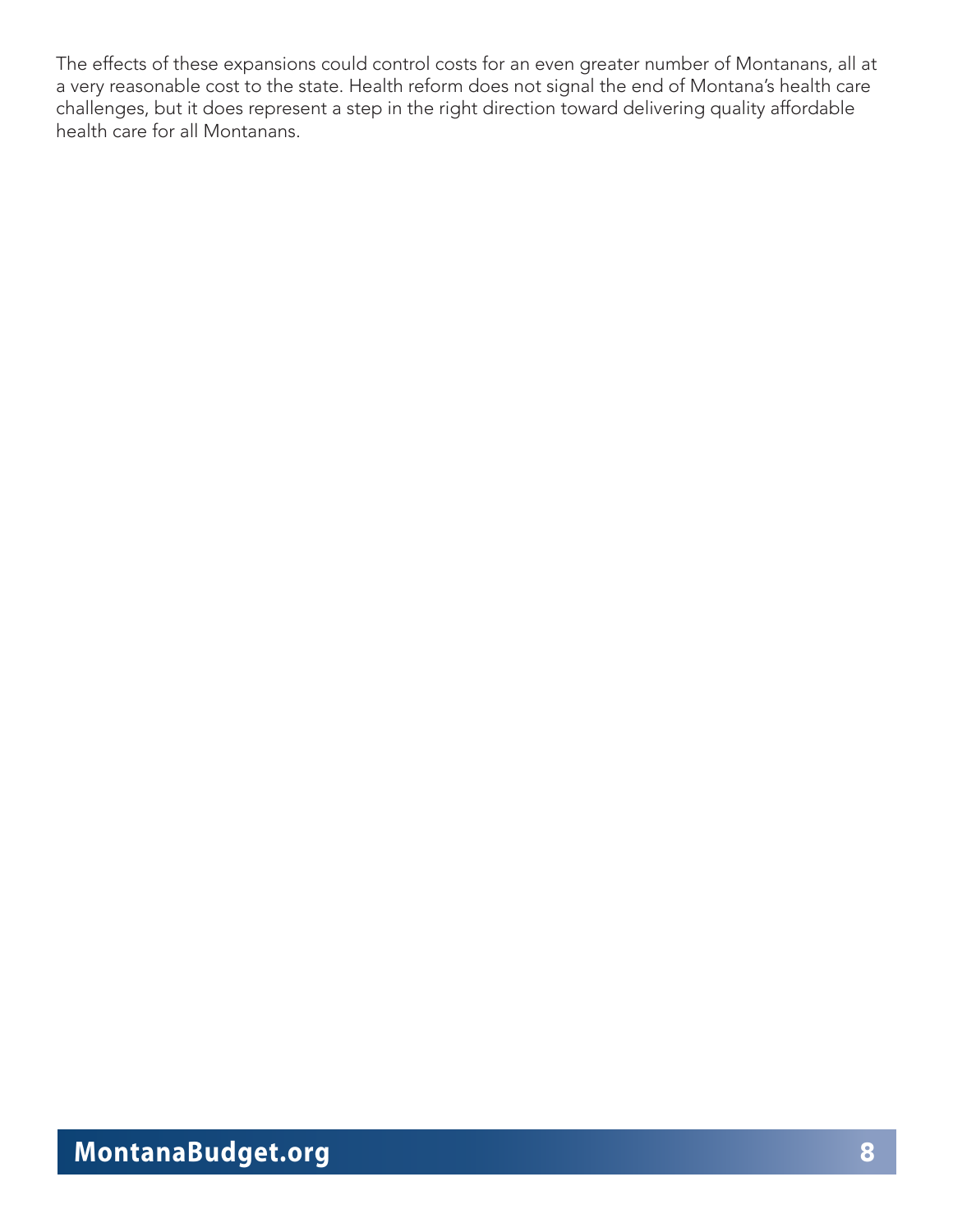# **Endnotes**

- 1. The Henry J. Kaiser Family Foundation, Montana: Kaiser State Health Facts. At http://www. statehealthfacts.org/profileglance.jsp?rgn=28 (accessed 06/04/2010).
- 2. Montana Budget and Policy Center, The State of Working Montana, February 2010, pp. 9-10.
- 3. Employer sponsored plans includes plans sponsored by public employers such as school districts, fire departments, and local, state and federal governments.
- 4. The elderly population is eligible for Medicare for which eligibility will not change under health reform.
- 5. Agency for Healthcare Research and Quality. 2008. Medical expenditure panel survey. http:// www.meps.ahrq.gov/mepsweb/data\_stats/state\_tables.jsp?regionid=86&year=2008 (accessed 4/19/2010).
- 6. The State of Working Montana, Montana Budget and Policy Center, February 2010, pp. 9-10.
- 7. Patient protection and affordable care act. In. 2010. P.L. 111-148.
- 8. Subsidies will only be available to purchase insurance through the exchanges.
- 9. For more information about the phase in schedule of provisions see O'Connell, Sue. 2010. SJR 34: Health care: Selected elements of the final federal health care legislation. http://www.leg.mt.gov/ content/For-Legislators/sjr35-reform-summary-april2010.pdf (accessed 4/29/2010).
- 10. The Federal Poverty Level (FPL) is currently \$18,310 for a family of three. http://aspe.hhs.gov/ poverty/09extension.shtml
- 11. Medicaid and CHIP for children in Montana fall under the Healthy Montana Kids program.
- 12. Holahan, John and Linda Blumberg. 2010. How would states be affected by health reform: Timely analysis of immediate health policy issues. Washington DC: Urban Institute.
- 13. The penalties are zero for those below 100% of FPL.
- 14. Dubay, Lisa and Genevieve Kenney. 2003. Expanding public health insurance to parents: Effects on children's coverage. Health Services Research 38, no. 5: 1283-1302.
- 15. Holahan, John and Linda Blumberg. 2010. How would states be affected by health reform: Timely analysis of immediate health policy issues. Washington DC: Urban Institute.
- 16. Affordable means that the employee contribution does not exceed 9.5 percent of their income. Patient protection and affordable care act. In. 2010. P.L. 111-148, Health care and education reconciliation act of 2010. In. 2010. P.L. 111-152.
- 17. Holahan, John and Linda Blumberg. 2010. How would states by affected by health reform: Timely analysis of immediate health policy issues. Washington DC: Urban Institute.
- 18. Kaiser Family Foundation. 2010. Summary of new health reform law.
- 19. Holahan, John and Linda Blumberg. 2010. How would states by affected by health reform: Timely analysis of immediate health policy issues. Washington DC: Urban Institute.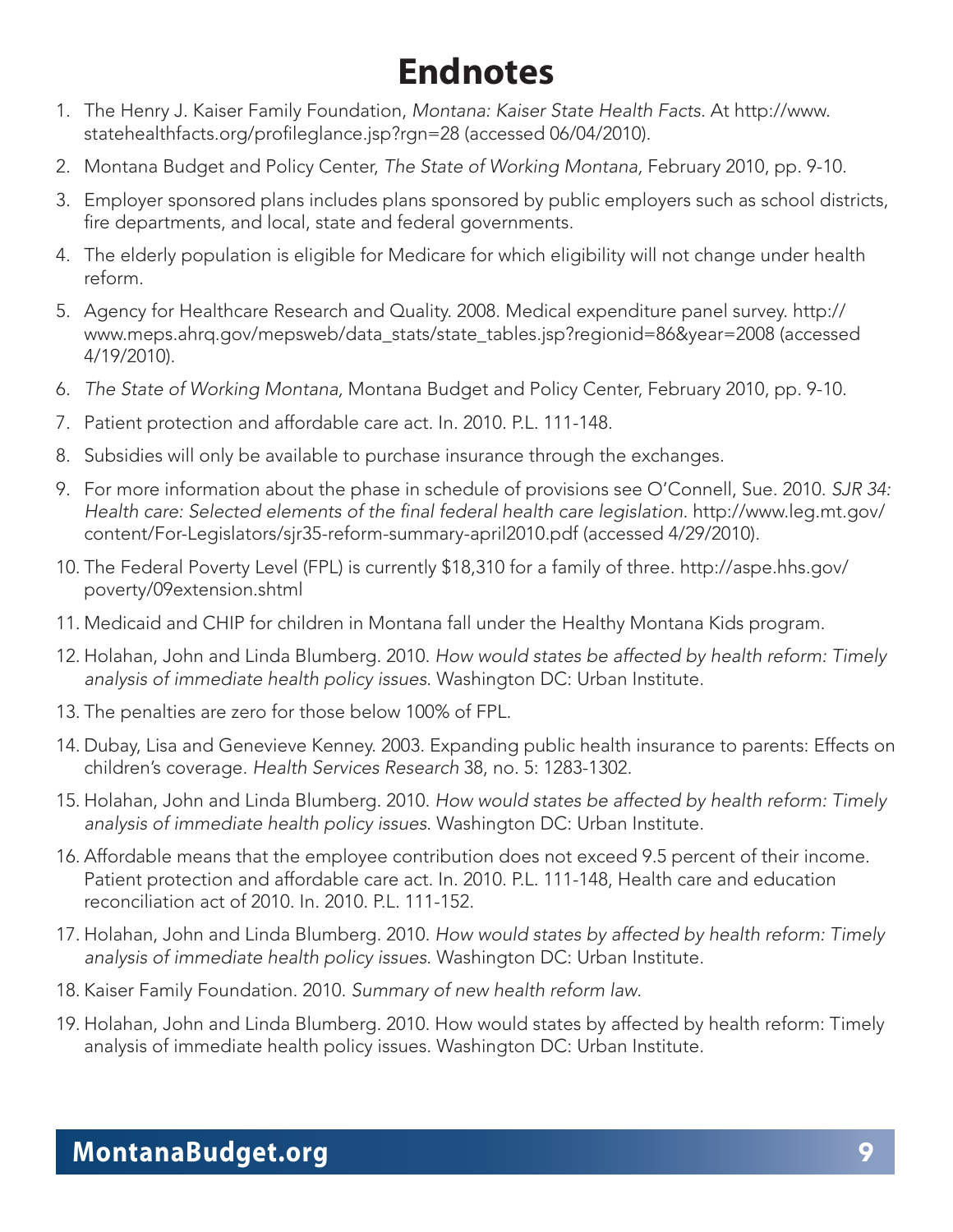- 20. Agency for Healthcare Research and Quality. 2008. Medical expenditure panel survey. http:// www.meps.ahrq.gov/mepsweb/data\_stats/state\_tables.jsp?regionid=86&year=2008 (accessed 4/19/2010).
- 21. O'Connell, Sue. 2010. SJR 34: Health care: Selected elements of the final federal health care legislation. http://www.leg.mt.gov/content/For-Legislators/sjr35-reform-summary-april2010.pdf (accessed 4/29/2010).
- 22. Agency for Healthcare Research and Quality. 2008. Medical expenditure panel survey. http:// www.meps.ahrq.gov/mepsweb/data\_stats/state\_tables.jsp?regionid=86&year=2008 (accessed 4/19/2010).
- 23. James, Cara, Karyn Schwartz and Julia Berndt. 2009. A Profile of American Indians and Alaska Natives and Their Health Coverage The Henry J. Kaiser Foundation.
- 24. 2005-2007 American Community Survey (includes individuals who self identify as American Indian alone or in combination with some other race).
- 25. \_\_\_\_\_\_\_\_. 2010. How would states be affected by health reform: Timely analysis of immediate health policy issues. Washington DC: Urban Institute. Note: The breakdown of numbers provided by type of coverage or assistance doesn't add to the total of uninsured Montanans due to rounding.
- 26. The FMAP for 2010 was increased by the American Recovery and Reinvestment Act to 77.99%. This increase has been extended through December 31, 2010, at which time it will revert to 67.42%. Center for Medicaid and State Operations. 2010. Revised clawback calculations. https:// www.cms.gov/smdl/downloads/SMD10004.pdf (accessed 4/19/2010); Kaiser Family Foundation. 2010. State health facts. www.statehealthfacts.org (accessed 4/30/2010).
- 27. The federal government will pay 100% for the first three years (2014-2016) and the federal support will phase down to 90% for 2017-2020.
- 28. Holahan, John and Irene Headen. 2010. Medicaid coverage and spending in health reform: National and state-by-state results for adults at or below 133% fpl. Washington DC: The Henry J. Kaiser Family Foundation.
- 29. \_\_\_\_\_\_\_\_. 2010. Medicaid coverage and spending in health reform: National and state-by-state results for adults at or below 133% FPL. Washington DC: The Henry J. Kaiser Family Foundation.
- 30. Montana Department of Health and Human Services. 2010. Montana and major components of federal healthcare reform. Helena.
- 31. \_\_\_\_\_\_\_\_. 2010. Montana and major components of federal healthcare reform. Helena.
- 32. Congressional Budget Office. 2009. Spending and enrollment detail for CBO's March 2009 baseline: Medicaid. Washington DC.
- 33. Holahan, John and Irene Headen. 2010. Medicaid coverage and spending in health reform: National and state-by-state results for adults at or below 133% fpl. Washington DC: The Henry J. Kaiser Family Foundation.